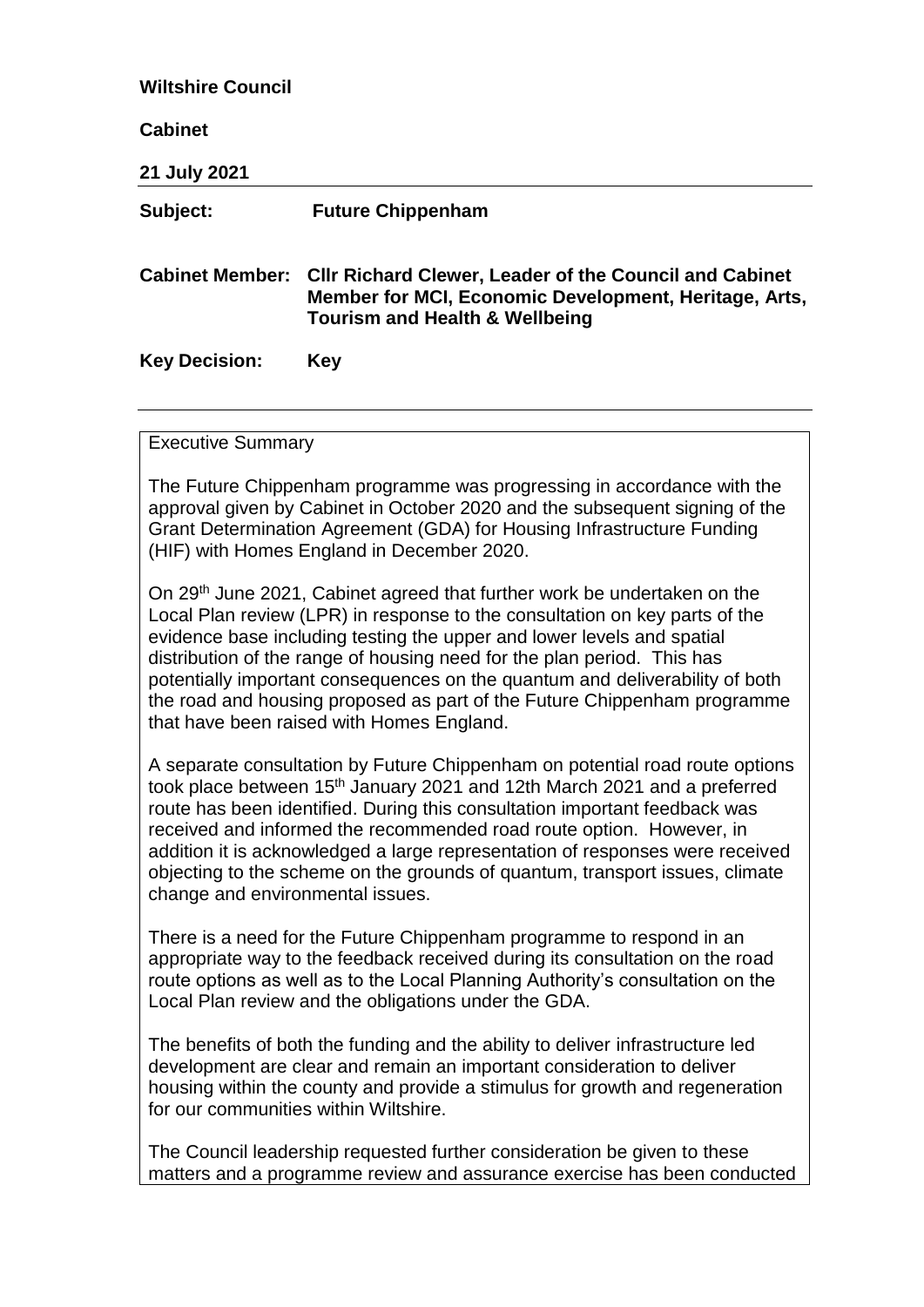and identified some significant risks to the delivery of the whole scheme, in particular:

- The LPR timeline
- The land assembly status and associated risks with GDA conditions
- The feedback from the consultation and concerns raised on the quantum of housing proposed in the Local Plan period.

All of the above impact on the potential ability for the current whole scheme to be delivered on time and in budget. However, the review has identified an opportunity to develop an alternative approach to deliver a significant and important part of the scheme that meets the principal strategic objectives and benefits for the town centre and residents of Chippenham. In addition, the alternative approach supports the delivery of a significant housing requirement but with a reduction in the quantum that aligns with the current Local Plan period and leaves the decision on growth beyond that to a future date.

This scheme proposed is the southern section of the distributor road from the A4 through to the A350 junction at Lackham roundabout that would deliver between an estimated 3,800 – 4,200 new homes and associated infrastructure.

Authority is sought from Cabinet to approve the preferred road route for the southern section of the scheme, subject to; the outcome of the Local Plan review; the revised scheme being approved by Homes England and GDA revisions agreed; continuing with the programme of works to complete the road design and master planning necessary to support the revised programme. It is acknowledged that some of this work is completed at risk due to the current status of the LPR but that it remains funded by the HIF Grant.

Authority is also sought to progress the necessary steps to secure delivery of the road scheme in line with the GDA including land assembly, Compulsory Purchase and the appointment of a delivery/JV partner and for cabinet to agree the principle of reinvestment of Community Infrastructure Levy (CIL) receipts generated from the Future Chippenham development into Chippenham (including the regeneration of the town centre) to support a comprehensive approach to development consistent with the objectives of the masterplan.

Liaison and reporting to Homes England on the programme's delivery plan as part of the GDA will keep HE fully appraised of the current status of the LPR and any associated risks this may have on the FC Programme timeline. Both parties have identified that in order to respond to the LPR and other issues there may be a requirement to review the terms of the GDA.

The report sets out the progress to date on delivery of the first phase of the project and key workstreams and identifies the next steps.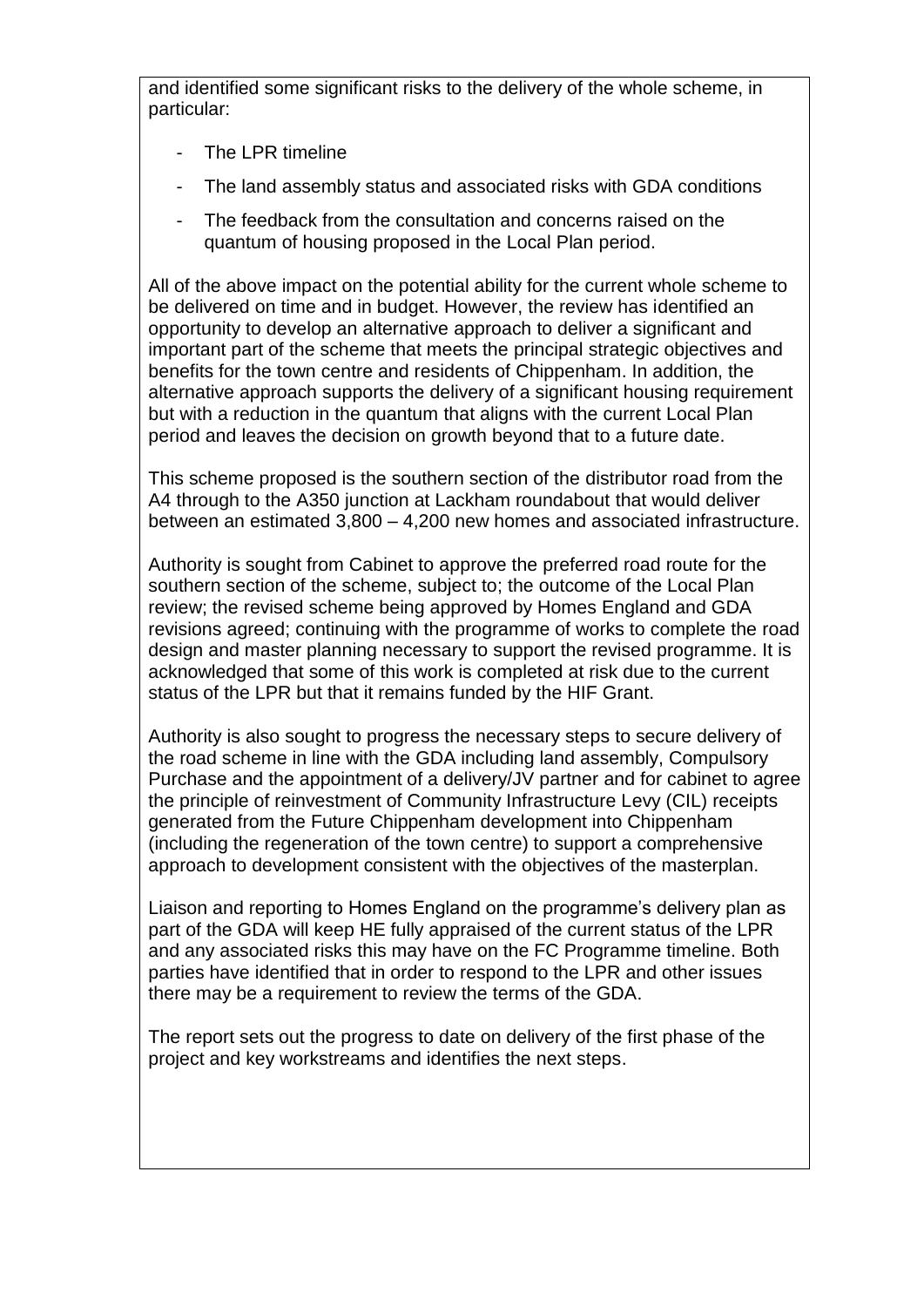#### Proposal(s)

Cabinet is asked to,

- 1. Note the consultation response to the Future Chippenham road route options at Appendix B and to agree the preferred road route as set out in Appendix A subject to the Local Plan review, masterplanning, Homes England agreement and an approved scheme.
- 2. Agree to enter into contract with landowners to facilitate the road delivery, subject to the Local Plan review, masterplanning, Homes England agreement and the approved scheme, should it proceed substantially on the terms as set out in Appendix C and delegate authority to Director of Housing and Commercial in consultation with the Director of Legal and Governance, to agree any non material amendments to the terms outlined in Appendix C.
- 3. Agree to initiate masterplanning of the approved scheme including entering into detailed design and planning negotiations with other landowners to achieve a high quality and consistent outcome addressing climate change issues.
- 4. Agree to implement the compulsory purchase order strategy and receive a further report on progress.
- 5. Agree to contact Homes England to discuss changes to the Grant Determination Agreement to reflect the southern scheme and associated changes to the delivery plan for the scheme and delegate to the Corporate Director Resources and Deputy Chief Executive in consultation with the Leader authority to enter into the revised contract subject to the Local Plan review, masterplanning, Homes England agreement and an approved scheme.
- 6. Agree to delegate authority to the Corporate Director Resources and Deputy Chief Executive to make representations and agree for revisions to terms and conditions of the Grant Determination Agreement (GDA) with Homes England following consultation with the relevant Cabinet Member and Director of Legal and Governance, as required during the lifetime of the contract.
- 7. Note work on Chippenham town centre regeneration and agree the principle of reinvestment of Community Infrastructure Levy (CIL) receipts generated from the Future Chippenham development into Chippenham (including the regeneration of the town centre).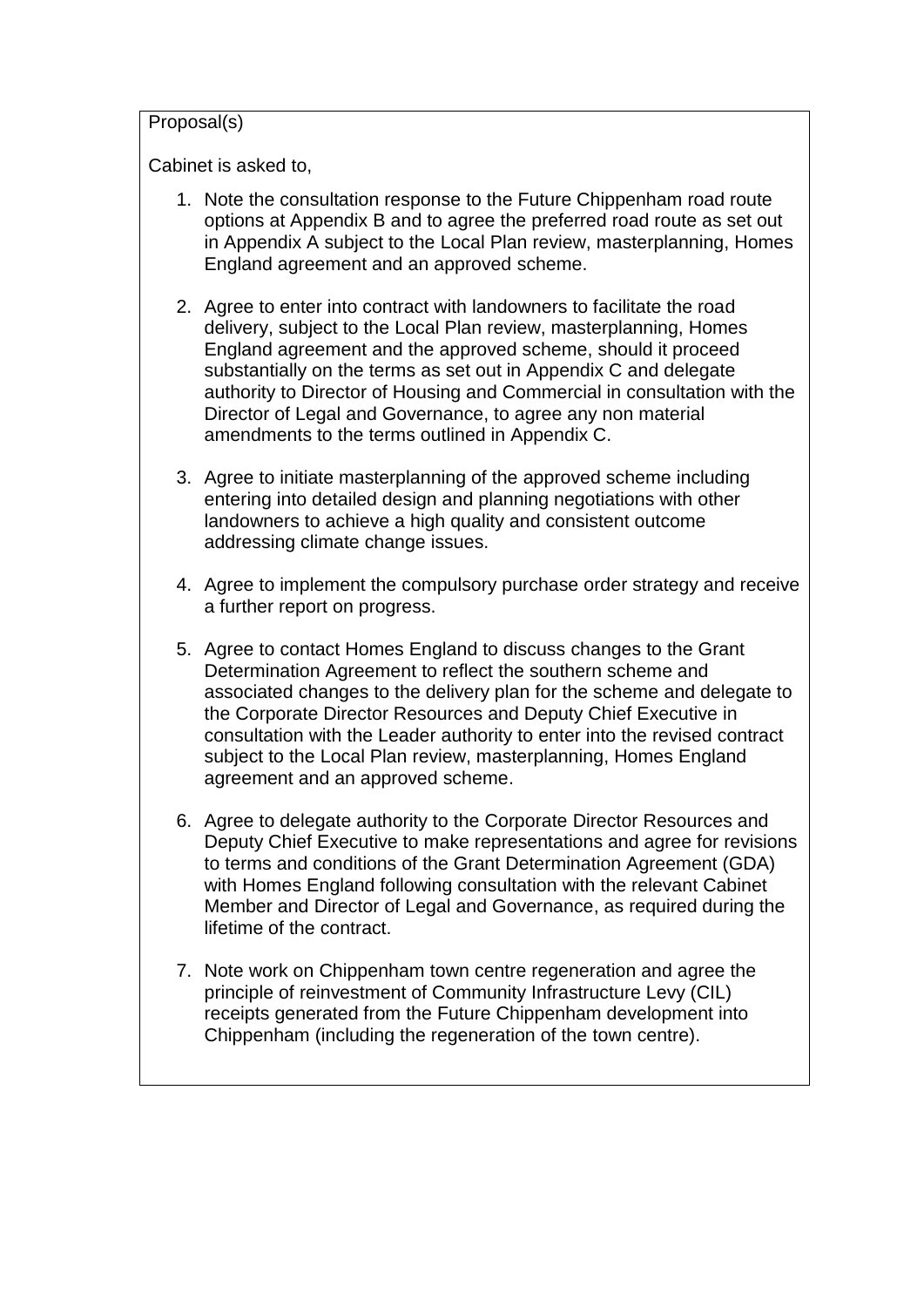# **Reason for Proposal(s)**

To respond appropriately to feedback from the community to the consultation undertaken by Future Chippenham on the road options and separately by the LPA on the Local Plan review and to continue to meet the terms and conditions of the GDA.

| <b>Terence Herbert</b> |  |
|------------------------|--|
| <b>Chief Executive</b> |  |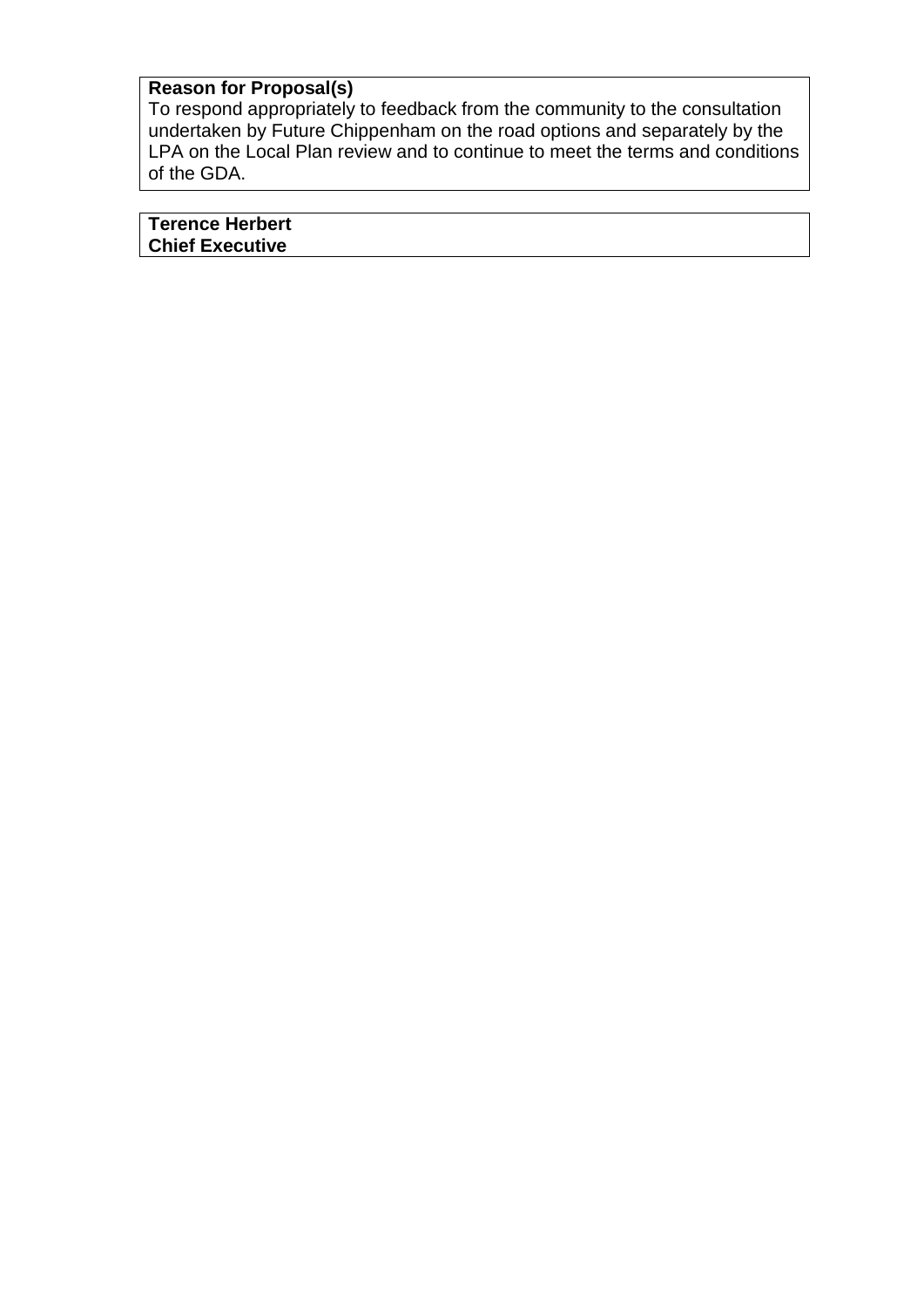| <b>Wiltshire Council</b> |                                                                                                                                                                 |
|--------------------------|-----------------------------------------------------------------------------------------------------------------------------------------------------------------|
| <b>Cabinet</b>           |                                                                                                                                                                 |
| <b>21st July 2021</b>    |                                                                                                                                                                 |
| Subject:                 | <b>Future Chippenham</b>                                                                                                                                        |
| <b>Cabinet Member:</b>   | <b>CIIr Richard Clewer, Leader of the Council and</b><br><b>Cabinet Member for MCI, Economic Development,</b><br>Heritage, Arts, Tourism and Health & Wellbeing |
| <b>Key Decision:</b>     | <b>Key</b>                                                                                                                                                      |

### **1. Purpose of Report**

- 1.1 The purpose of this report is to provide an update to members on the progress reached on the Future Chippenham programme, seek a decision on the preferred road route for the distributor road, set out in Appendix A and to inform of the required next steps in the project and ensure appropriate strategies and delegations are in place to ensure smooth and efficient progress.
- 1.2 The report considers the implications of the key consultations undertaken since the programme was last reported to Cabinet including that undertaken by the Local Planning Authority into the Local Plan review (reported to Cabinet on 29th June 2021) and that into the route of the distributor road undertaken by Future Chippenham and detailed in this report.
- 1.3 The Council leadership requested further consideration be given to these matters and a programme review and assurance exercise has been conducted and identified some significant risks to the delivery of the whole scheme, in particular:
	- o The LPR timeline
	- o The land assembly status and associated risks with GDA conditions
	- $\circ$  The feedback from the consultation and concerns raised on the quantum of housing proposed in the local plan period.
- 1.4 Recent requests from members in relation to the Local Plan review has also further highlighted the importance of a comprehensive strategic approach when allocating new land for housing. It is suggested that those sites that offer the greatest prospects for delivering sustainable new communities and that support integration with existing settlements, encourage walking and cycling and with ready access to local neighbourhood facilities should be favoured over less well-connected alternatives. The rationale for Future Chippenham has already been developed around these principles and time will be given, as requested by members, to do the necessary work to achieve these key objectives.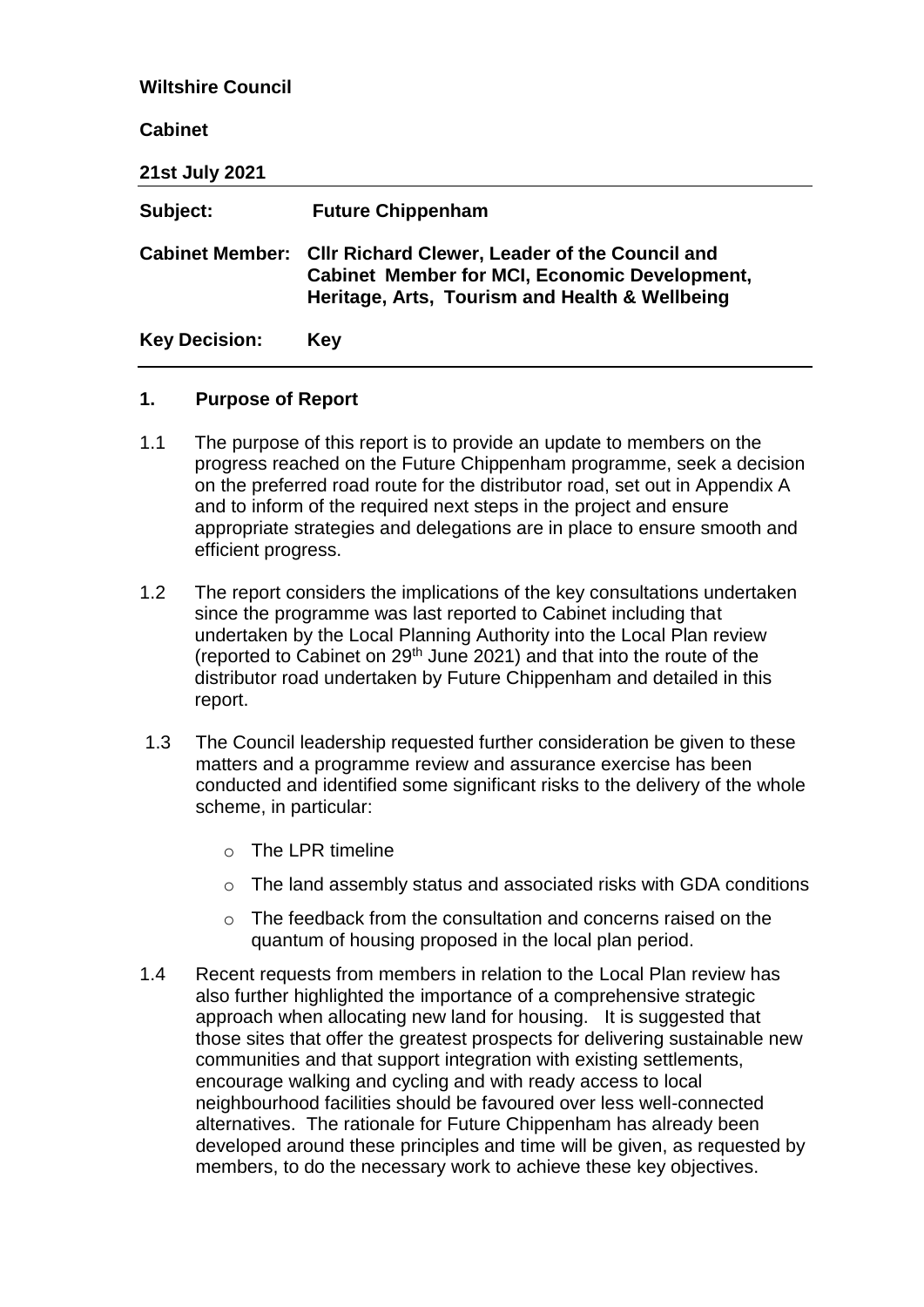- 1.5 Authority is sought from Cabinet to approve the preferred road route for the southern section of the scheme, subject to the outcome of the Local Plan Review and the revised scheme being approved with Homes England and GDA revisions agreed, continue with the programme of works to complete the road design and master planning for the revised programme.
- 1.6 In addition, and subject to the preferred route decision, the report seeks approval for the council to enter into the legal agreements to secure the land required to support delivery of the road with  $3<sup>rd</sup>$  party landowners contained in part 11 of this report.
- 1.7 In support of the land assembly strategy, the report seeks approval to adopt the CPO Strategy contained in Appendix D to allow implementation of the strategy to run alongside the land assembly discussions.
- 1.8 The report seeks approval to commence the framework master plan for Future Chippenham which will include a requirement to conduct a consultation with stakeholders and members of the public later this year.
- 1.9 The report seeks delegated authority for the Corporate Director of Resources in liaison with the leader to:
	- i. on behalf of the Council, make representations and agree for revisions to terms and conditions of the Grant Determination Agreement (GDA) with Homes England following consultation with the relevant Cabinet Member and Director of Legal Services, as required during the lifetime of the contract. An example of this could be a revision of a milestone date that has been delayed due to COVID implications that did not constitute a material change to the deliverables of the programme and breach the terms of the GDA and within the limitation of the current policy and jurisdiction of the Council.

## **2. Relevance to the Council's Business Plan**

.

- 2.1 The Council's award from HIF directly contributes to all three priorities in the Business Plan
	- growing the economy the project provides an opportunity to support growth and economic regeneration in the economy by meeting the housing need in a planned and sustainable way. Provision of land within the proposed settlement will create an opportunity for residents to live and work within the communities providing opportunities to reduce out-commuting
	- creating strong communities as a significant landowner the Council has an opportunity to support infrastructure led development with a comprehensive masterplan that assures housing and social infrastructure is delivered holistically and in a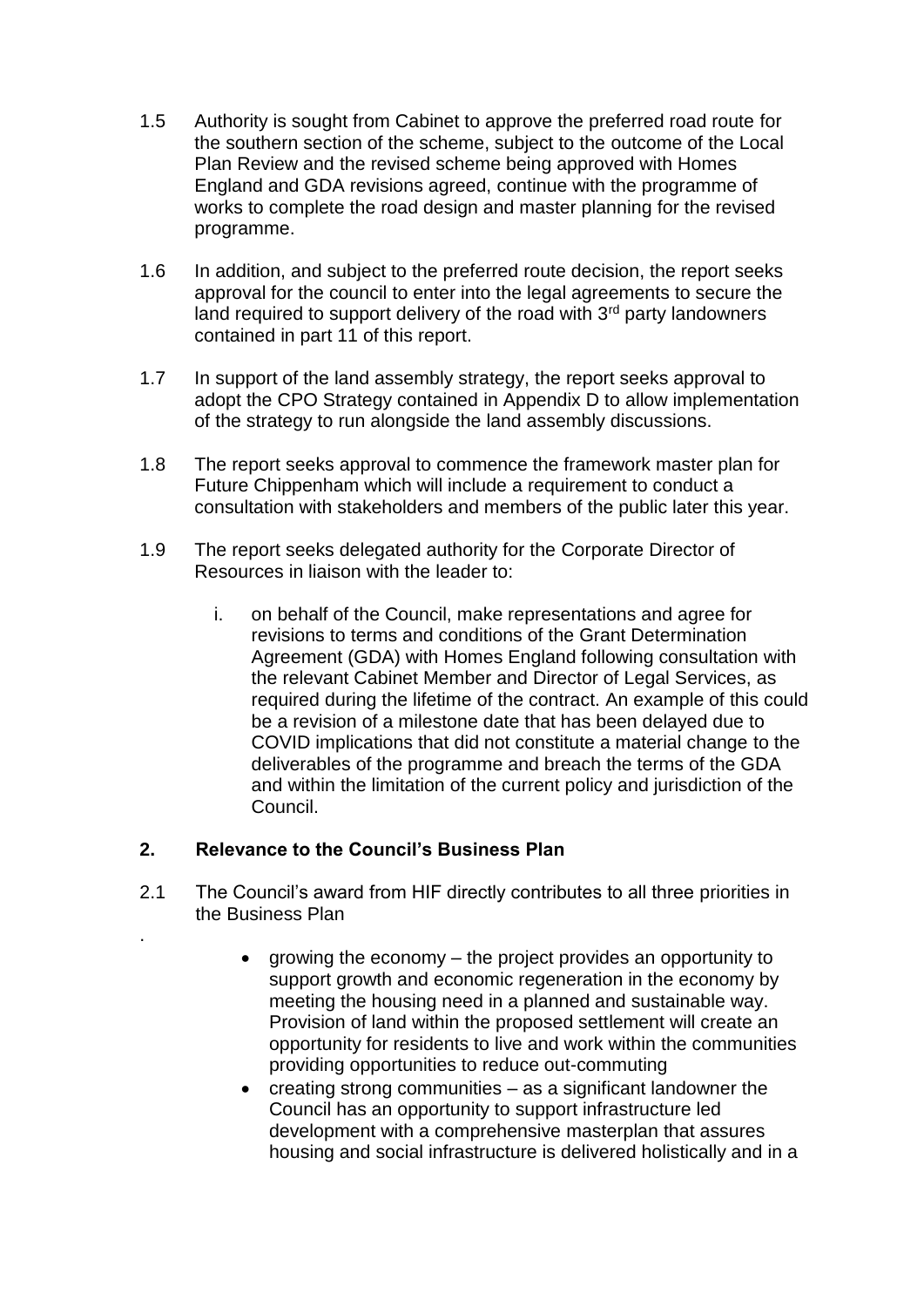sustainable way providing enhanced connectivity to the town centre and existing settlement

 $\bullet$  protecting the vulnerable – the project provides opportunities through its development to ensure that the holistic approach to development and social infrastructure provides an environment that promotes well-being through enhanced leisure/recreation facilities, affordable housing and promotes the use of blue and green infrastructure.

### **3. Background**

- 3.1 It has been known for some time that development in and around Chippenham is constrained. Housing delivery is below the number that is needed to keep pace with demand resulting in house price inflation exceeding the national average and a corresponding undersupply of affordable housing.
- 3.2 The lack of infrastructure has been recognised as a major impediment to bringing forward the homes needed to meet the future needs of Chippenham in a sustainable way as required by national planning policy. Indeed, this was concluded by both the Inspector into the Chippenham Housing Allocations DPD and reflected in the published evidence of the Local Plan review. Both conclude that a connection from the A4 and the A350 is essential to the long-term growth future of the town; and safeguarding measures were made within the Allocations DPD to allow for future connections to be made. All growth measures which do not deliver this road, no matter what the scale, raise the very strong prospect of significant traffic congestion in and around the town centre and would therefore potentially fail tests of planning soundness as it would exacerbate rather than solve traffic problems.
- 3.3 Without the provision of up-front infrastructure, development will occur, but in a speculative and piecemeal fashion which owing to viability issues, may not deliver the wider benefits such as education, health, infrastructure, green energy and affordable homes in accordance with the Council's policy requirements. The Council will in effect be at risk of losing control over the key land use decision for the town and become reactive rather than proactive.
- 3.4 To address this the Council sought Housing Infrastructure Fund funding for up-front infrastructure delivery. This funding provides for essential infrastructure in the form of a new distributor road, to be delivered up-front which in turn will support the delivery of the new housing required and the provision of affordable housing at the level required by the Council's policies.
- 3.5 Through the payment of Community Infrastructure Levy receipts from the delivery of the new homes the HIF funding will help unlock funds to deliver new social and community infrastructure (schools, leisure provision, open space etc) both to support the new development within the Future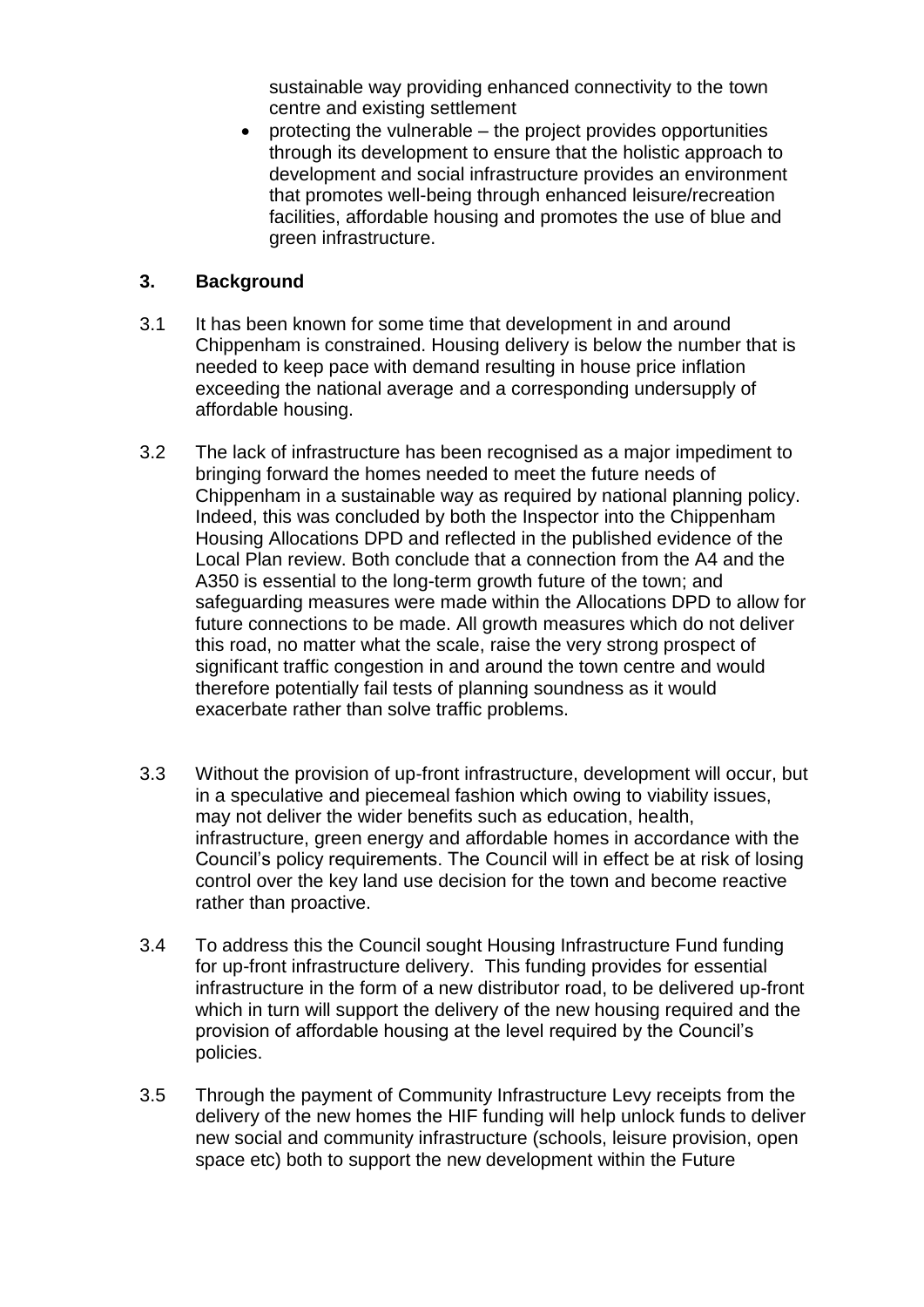Chippenham area and the wider town for the benefit of the whole Chippenham community.

3.6 In November 2019, the Ministry of Housing Communities and Local Government confirmed that the bid submitted by the Council had been successful. In December 2020, the Council entered into a Grant Determination Agreement (GDA) defining the terms of the funding and ongoing commitments on delivery of infrastructure and housing.

#### **4. Main considerations for the Council**

- 4.1 The main considerations for the Council arising from this report are as follows:
	- To take account of the implications of the Local Plan review and Cabinet's decision in relation to the recommendations put forward by the LPA on 29th June 2021.
	- The feedback from the consultation by Future Chippenham on possible road route options and the recommendation of the preferred route identified.
	- The proposal to progress masterplanning, land assembly, a CPO strategy and the procurement of a Joint Venture delivery partner – subject to the Local Planning Authority bringing forward the Future Chippenham sites within its Local Plan review.
	- The opportunities for the Future Chippenham Programme to support the delivery of social and community infrastructure and wider economic benefits to the community of Chippenham (including the regeneration of the town centre) through a partnership approach with local stakeholders and the targeted application of Community Infrastructure Levy (CIL).
	- Authority is required to continue to engage with Homes England and to make any necessary revisions to the Grant Determination Agreement to facilitate the changes to deliver the southern road route scheme and allow the approved programme to proceed.
- 4.2 The report deals with these issues under relevant headings below.

#### Implications arising from the Local Plan Review.

- 4.3 On 29<sup>th</sup> June 2021 a report was taken to Cabinet updating on the consultation undertaken on the Local Plan review (LPR) between January and March 2021.
- 4.4 This report highlighted feedback from communities across Wiltshire including those in Chippenham where it was noted that there was a significant objection from the local community to the scale of growth on a variety of grounds. The most common being environmental harm, traffic congestion, lack of justification and undermining tackling the climate emergency. It also noted that there were considerable objections to the new road proposals.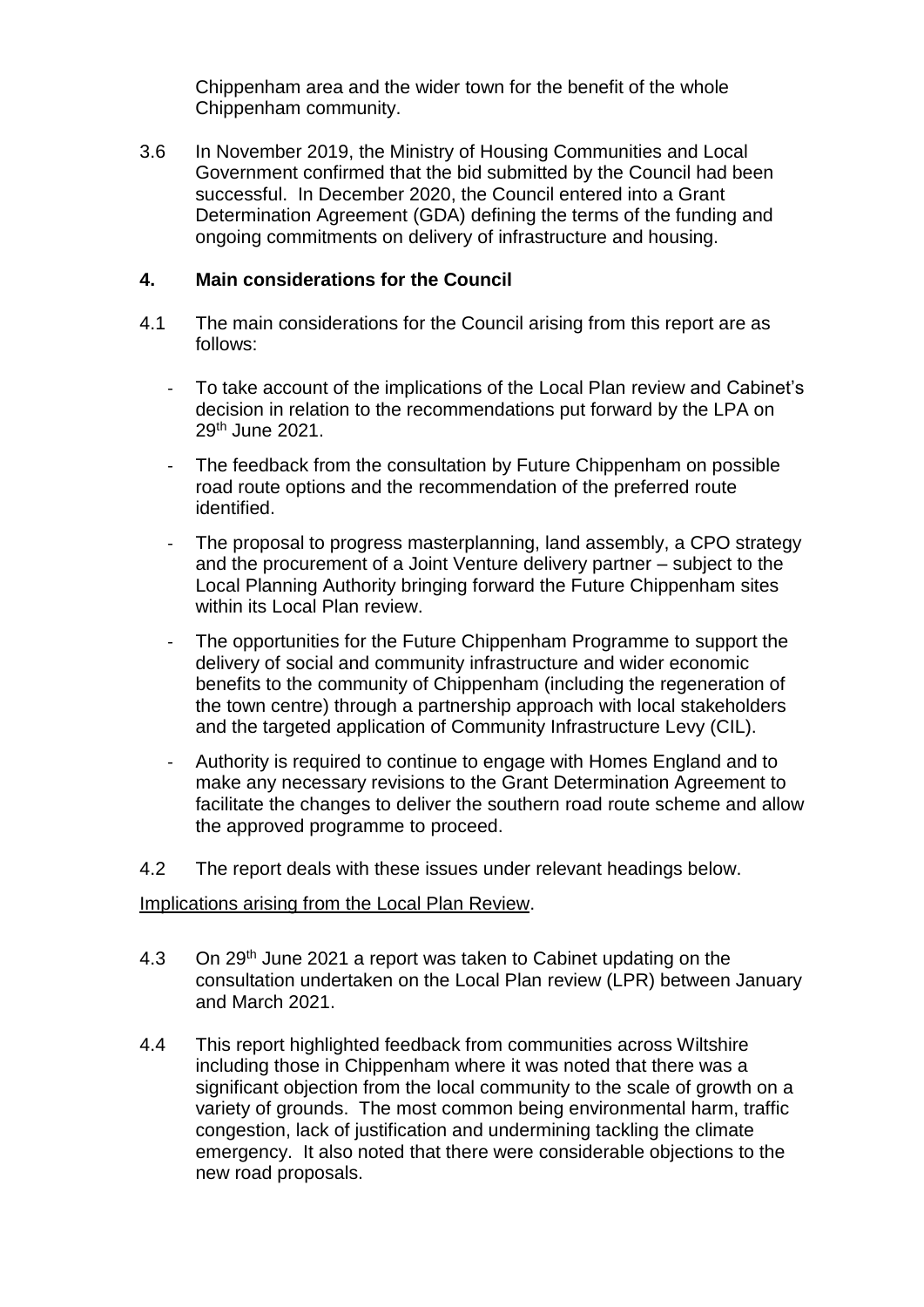- 4.5 Cabinet agreed that further work be undertaken on the LPR in response to the consultation on key parts of the evidence base including testing the upper and lower levels and spatial distribution of the range of housing need for the plan period. It also agreed that reviews be undertaken in relation to employment need and the potential for renewable energy, zero carbon development and off-grid energy networks.
- 4.6 The feedback from this consultation and the decision by Cabinet to review the evidence base in this way has potential impacts on the Future Chippenham programme. The immediate implications include continued uncertainty over the quantum of housing that will be required within this Local Plan period and by association the potential opportunities to review the delivery strategy for the programme.
- 4.7 These are not questions that can be answered immediately and are ones that will be informed by the review of the evidence base to be undertaken by the LPA, the reporting timescales for which are not currently known. It is noted, however, that members have highlighted the importance of a comprehensive strategic approach when allocating new land for housing. Those sites that offer the greatest prospects for delivering sustainable new communities and that support integration with existing settlements, encourage walking and cycling and with ready access to local neighbourhood facilities should be favoured over less well-connected alternatives. The rationale for Future Chippenham has already been developed around these principles and time will be given, as requested by members, to do the necessary work to achieve these key objectives
- 4.8 The short-term implications for the Future Chippenham programme are that, whilst the justification for an infrastructure led scheme based around a holistic masterplan approach remain as compelling as before, the impact of any further delays in the LPR affect the deliverability of the current HIF scheme and therefore the Future Chippenham team have identified opportunities that could address a number of factors that include delivery timetable, scale of development and benefits delivery through delivery of the southern section of the scheme.
- 4.9 This has implications with regard to the obligations of the Council to Homes England under the GDA which have been raised with them. The parties are working constructively together to respond to the situation as it evolves.

### Consultation on the proposed site(s) and identification of the preferred road route option

4.10 Consultation on the proposed site(s) and HIF road route options was originally planned in April 2020. However due to the impacts of the COVID-19 restrictions this commenced on 15<sup>th</sup> January 2021 and concluded on 12th March 2021.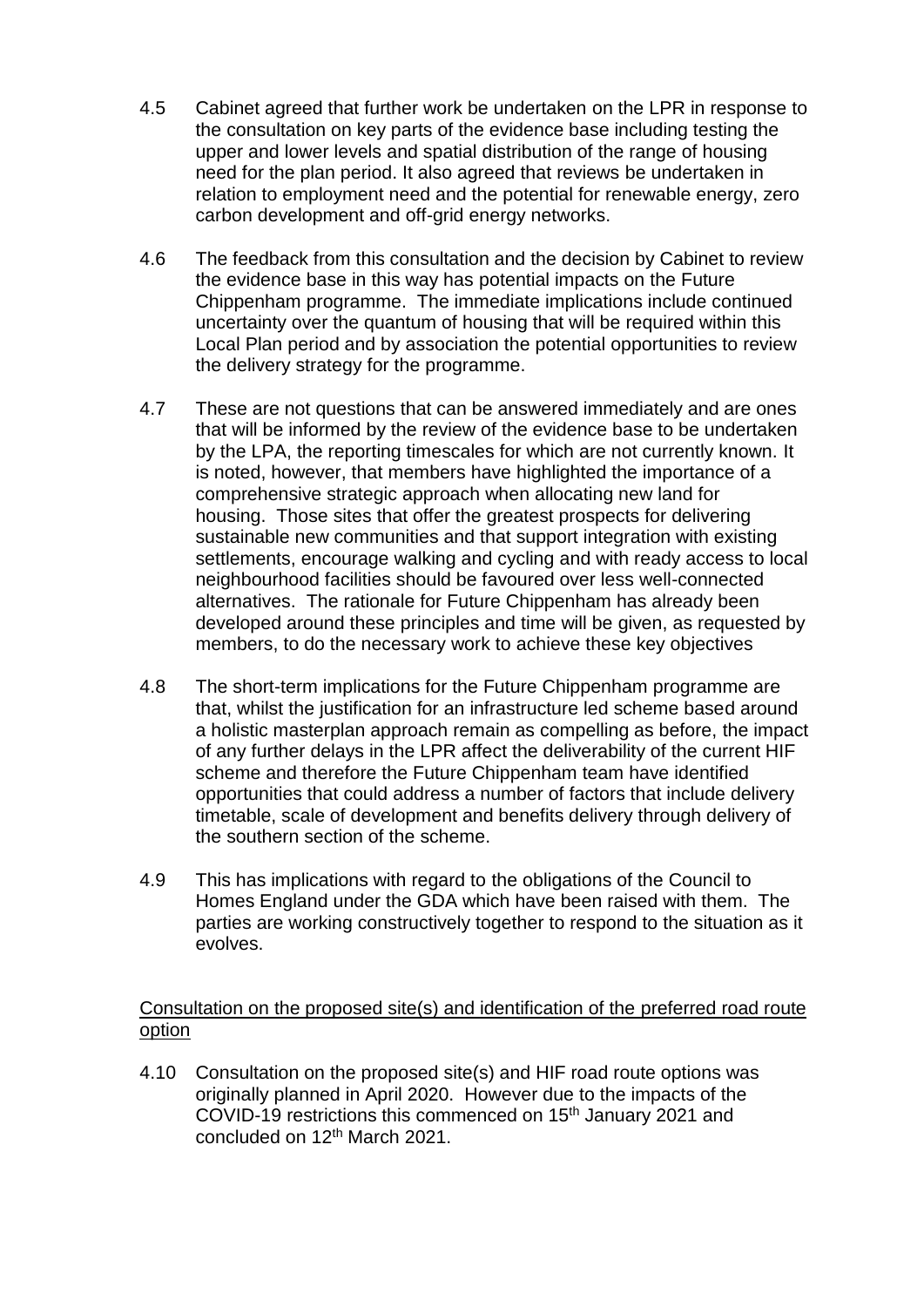- 4.11 The consultation ran broadly in parallel to that of the Local Plan review (Reg 18). This was unavoidable as this was the latest date the Future Chippenham consultation could take place to achieve the requirements of the GDA. The consultation centred on the road route options and the preferred site identified in the recently published Local Plan review Reg 18 documents to provide context.
- 4.12 Due to COVID-19 restrictions the consultation took place mainly online, in accordance with the Council's adopted Temporary Arrangements supplement to the Statement of Community Involvement. The consultation took place over eight weeks and received 1,163 responses by email, letter and via the online consultation form.
- 4.13 In addition, over 800 questions were received by the project team during the process of the consultation, and answers were provided. 3 webinars, 9 public meetings, including Area Board meetings, Town and Parish Council meetings, consultation meetings with tenants and landowner all took place in the consultation period.
- 4.14 A total of 565 respondents provided feedback to Question 7 of the consultation feedback form, which asked respondents to rank the three road route options in order of preference. Of those who gave an answer to this question, Option A (the outer route) received the highest number of first choice selections (45%). Option B (the middle route) received the lowest number of first choice selections (24%) but conversely received by far the most second choice selections (66%). Option C (the inner route) received fewer first choice selections that Option A (31%) but a much larger number of third choice selections (52%).



Graph 1 : Responses to Q7 providing feedback on road route options

4.15 All responses received have been reviewed and informed the recommendation on the preferred road route option. Where comments were received that were not directly related to the road route options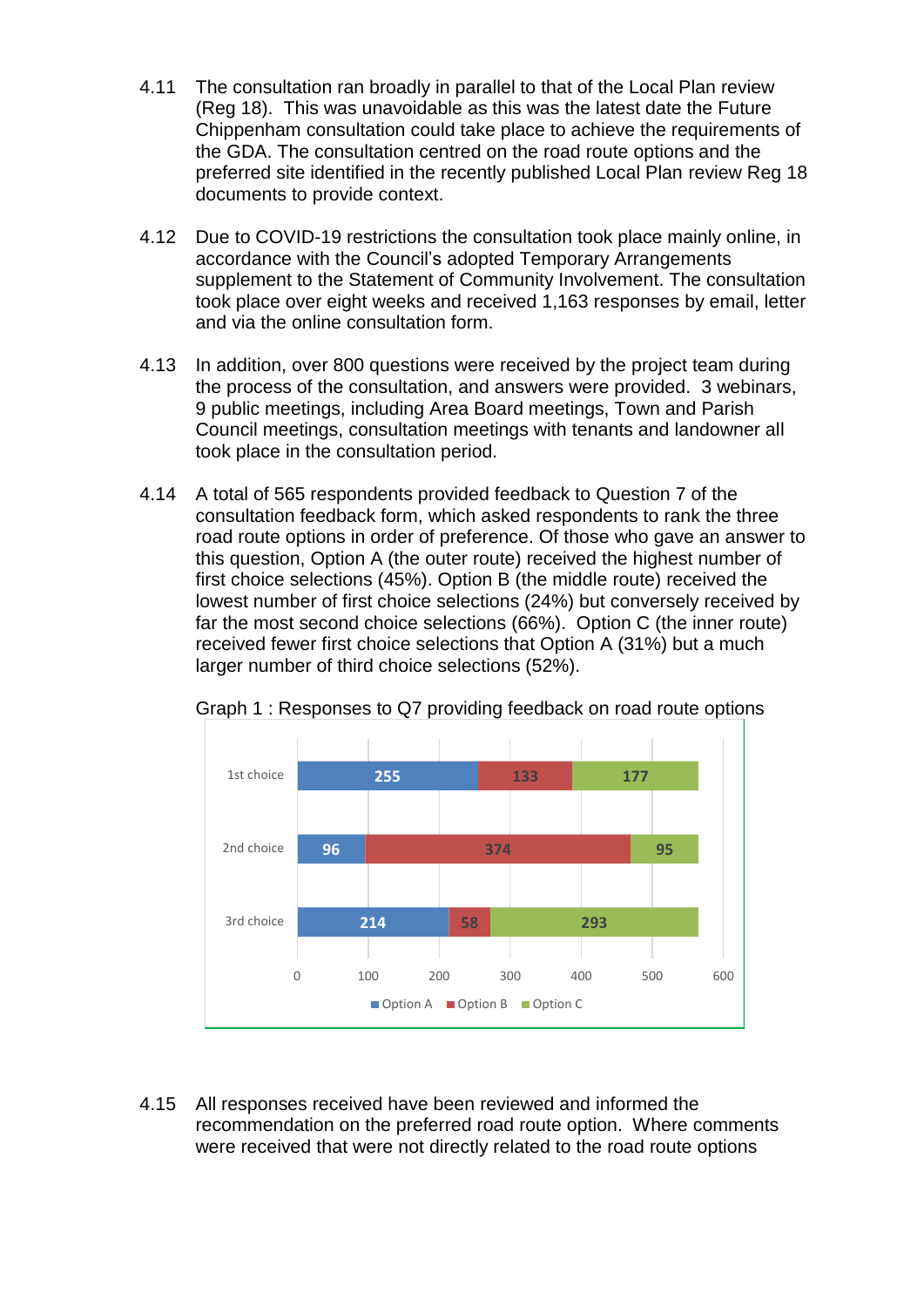consultation, these were also analysed, and officer responses provided on how they will feed into the next stages of the programme's development.

- 4.16 A consultation report which provides detail of the nature of the responses is attached. Cabinet should note:
	- A significant number of representations were made by members of the public in opposition to the road infrastructure and associated quantum of housing.
	- Concerns were raised around climate change impacts, environmental impact, transport impacts amongst many others.
	- Considerable feedback was received to inform the preparation of a Framework Masterplan for the site.
	- All directly affected landowners provided feedback into the consultation exercise and has also been included in the report. Representations were received from members of the public from Chippenham and the surrounding areas, statutory stakeholders, interested parties and community groups.
- 4.17 The analysis did not produce a clear-cut preference for any one of the three routes, but instead the best fit/preferred option comprises a hybrid route alignment that takes account of the consultation feedback and which has the following attributes;
	- Good and best fit with the strategic scheme objectives including connectivity and congestion mitigation.
	- Coordinates with land developer preferences, including the most suitable location to connect sustainable transport networks with the town.
	- Reasonable level of deliverability, subject to formal land agreements.
	- Lowest overall environmental impact in majority of assessment zones and potential for mitigation where impacts are identified
- 4.18 In recognition of the revised scheme proposed above, the recommendation for the preferred road route is for the southern route only subject to the Local Plan review, master planning and Homes England agreement. Whilst feedback on the northern route has been received, this route has been excluded.
- 4.19 Further survey work will be undertaken and consultation on the Framework Masterplan and information gathered in those exercises will also help to inform the finalised design and route. Subject to the Local Plan review status subsequent planning applications can be made.

#### Land Assembly for delivery of the HIF works

4.20 The Council has continued to progress the land assembly works to secure the land required to deliver the road. Negotiations with third party landowners have progressed well, and Heads of Terms have been discussed on the anticipated road route and lawyers have been instructed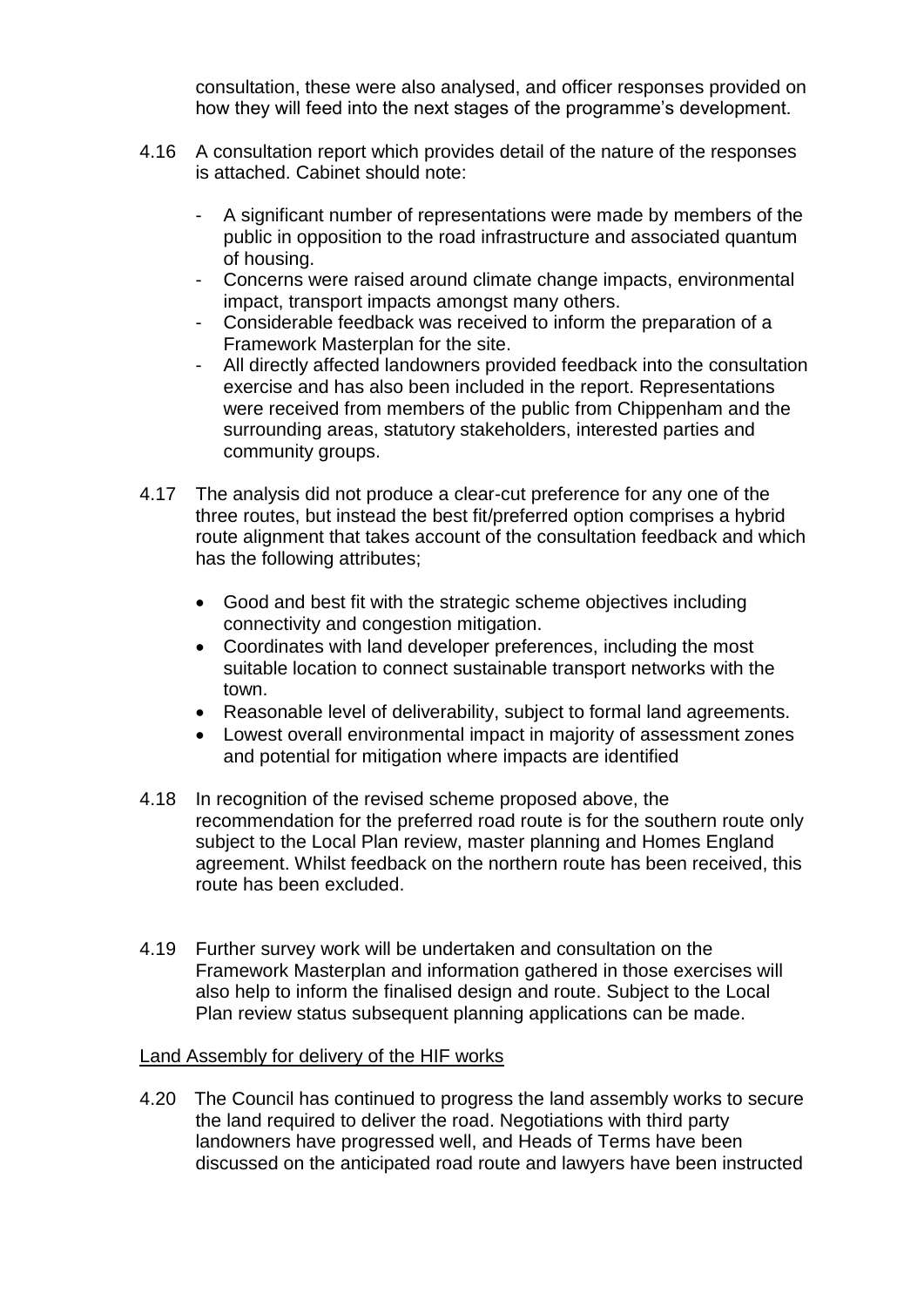with all the landowners in the southern sector (from the Lackham roundabout vicinity to the A4 East) although there are some outstanding issues which should not prove insurmountable. It is anticipated that contracts with those landowners ensuring delivery of the land required to deliver the road will be able to be completed (subject to agreement by Cabinet). Heads of Terms have been agreed in principle with landowners in the North, Chippenham 2020 and Summix, although some issues are still outstanding and are contained in Part II as they contain exempt information under schedule 12A of the Local Government Act 1972 (Information relating to the financial or business affairs of any particular person (including the authority holding that information). Approval to enter into the legal agreements to secure the land required to support delivery of the road with 3<sup>rd</sup> party landowners contained in Part II of this report is sought.

- 4.21 A summary of those terms is contained in Part II of this report as they contain exempt information under schedule 12A of the Local Government Act 1972 (Information relating to the financial or business affairs of any person (including the authority holding that information).
- 4.22 If acquisition by private agreement cannot be achieved, a Compulsory Purchase Order (CPO) will be necessary to acquire the remaining land. A CPO will also mitigate against any temptation for last minute renegotiation by any of the landowners, north or south, and is standard practice in similar schemes such to this.

#### Compulsory Purchase Order Strategy

- 4.24 Heads of Terms have been agreed with the principal landowners and Legal Services are in the process of negotiating the legal documentation required to secure acquisition of the freehold interest in land required for the road and associated infrastructure.
- 4.25 Whilst there appears to be goodwill on the part of all parties to progress to the necessary agreements, there is nonetheless a risk to the programme on land assembly until all the necessary interests required to deliver the road have been secured.
- 4.26 On schemes of this scale and nature it is recommended that land assembly negotiations be backed up with a compulsory purchase process to ensure that where agreement cannot be reached for whatever reason, the Council has the ability to acquire the interests required by compulsion as a last resort.
- 4.27 On identification of the route for the distributor road, the Council will therefore need to implement a CPO strategy to ensure that should CPO be required appropriate legal compliance can be satisfied.
- 4.28 To this end it is proposed that in line with Cabinet's Decision on 8th October 2019 (which provided that where necessary the Council will use its compulsory purchase powers in order to ensure that the infrastructure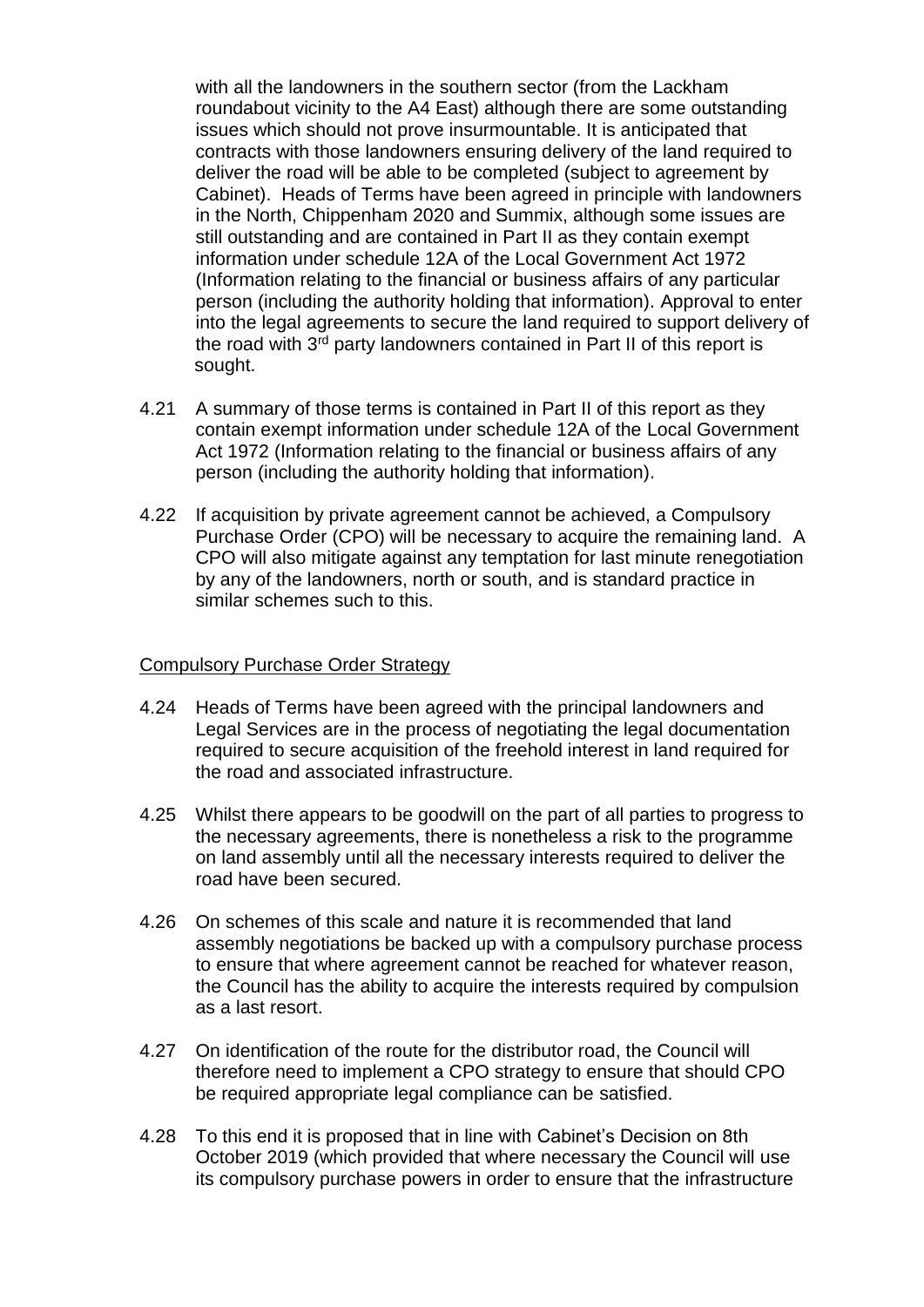site is made available for the delivery of the road) that Cabinet provide authority for the Future Chippenham Programme to appoint specialists to commence the necessary work to support a compulsory purchase process.

4.29 On the basis that Members support the principle of proceeding with the CPO Strategy, then a full report will be submitted to Cabinet towards the end of this year.

### Framework Masterplanning

- 4.30 The benefits of taking an holistic masterplanning approach are explained in para 3.4 above. A Concept Framework for Future Chippenham was developed by the Council as landowner to both inform the Options Assessment Report process and begin the master planning for the Future Chippenham sites. This has been updated following the information and feedback received during the consultation of the road route options and engagement with stakeholders over the last 12 months.
- 4.31 Approval is sought to undertake a Framework Masterplan for the southern scheme which will provide the detailed context to support the preferred road route and housing delivery for the site. This will also be further informed by continued engagement with statutory consultees.
- 4.32 A public consultation on the masterplan will follow in the Autumn where the framework masterplan for the site will be consulted on. The consultation programme will be provided in due course and adhere to the Council's Statement of Community Involvement together with the Statement of Community Involvement Temporary Arrangements 2020 which have been put in place in light of the COVID-19 pandemic and the Future Chippenham Stakeholder and Community Engagement Strategy.

### Delivery Partner

- 4.33 Working with its appointed commercial advisors Avison Young, the Council is engaging in initial and informal 'soft market testing' which involves informal conversations with potential partners to understand their appetite to collaborate with the Council in delivering housing and the best route to present the opportunity to the market. The initial findings from this exercise indicate a keen interest in Future Chippenham from the market and an understanding of the opportunities and challenges.
- 4.34 The conclusions from soft market testing will be provided to Cabinet in an update report, prior to the Council working with its advisory team to produce procurement documentation and proceed with formal steps to procure a delivery partner in line with relevant contracts guidance and regulations.

### Town centre regeneration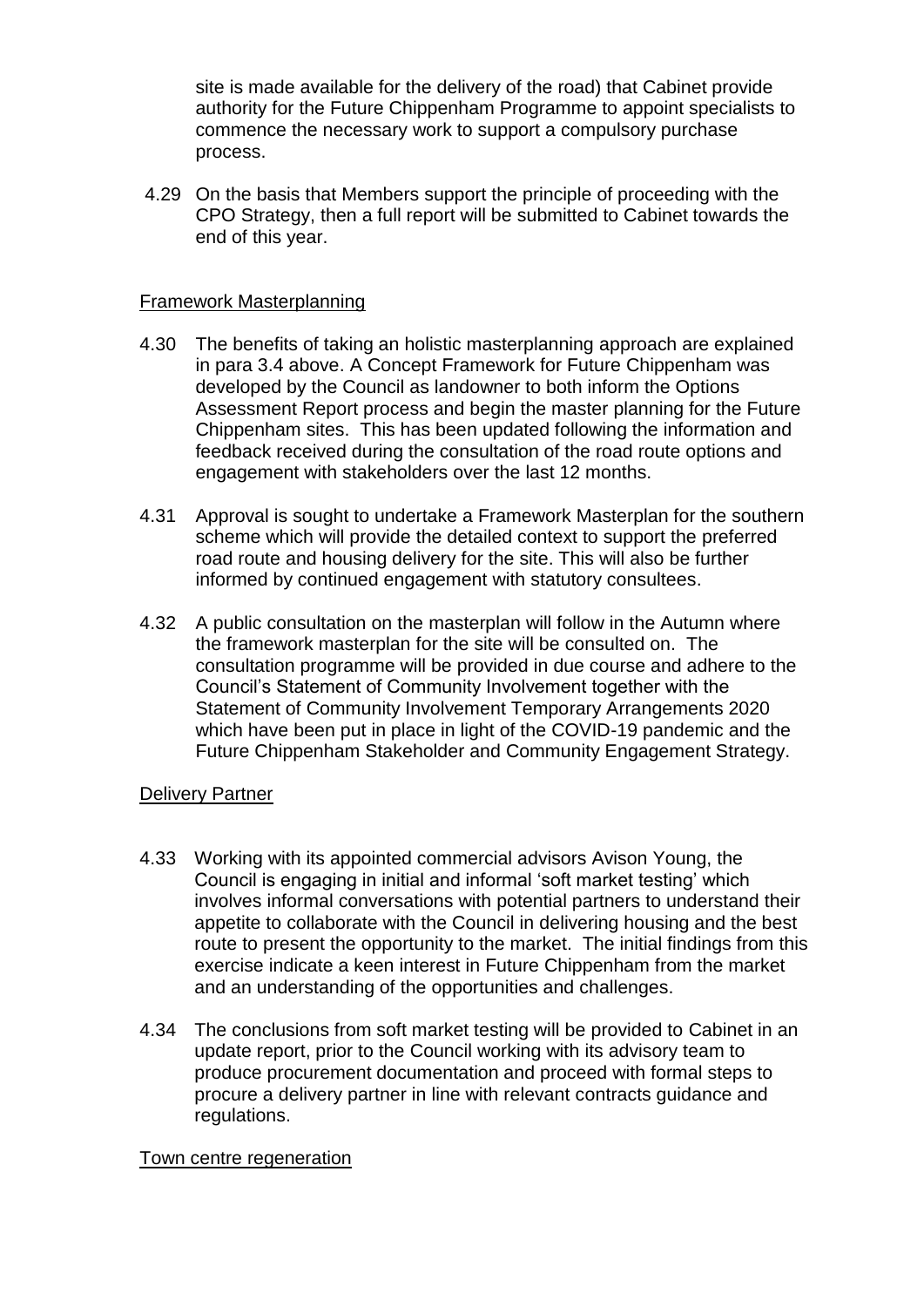- 4.35 The link between the Future Chippenham programme and the importance of ensuring that the new homes it delivers are properly and effectively integrated with the existing communities has been acknowledged from the outset. An important aspect of this is the way in which the programme serves to support the long-term vitality and viability of the existing town centre through a coordinated approach to regeneration that acknowledges the need to plan holistically for the economic, social and community infrastructure that the new development will support in locations that best serve the whole of the Chippenham community in the most economic and sustainable way.
- 4.36 Future Chippenham development will provide an opportunity for a significant investment of CIL, some of which can be utilised to invest into the town centre regeneration, as already agreed with the Town Council and publicly stated in the local press by the previous Leader of the Council. The reduction in the scale of the scheme will directly impact on this level of investment available.
- 4.37 Wiltshire Council has important landholdings in Chippenham town centre and discussions on how the Future Chippenham programme can support town centre regeneration have been part of the regular discussions during meetings with the Town Council and have formed part of the early stakeholder discussions with the business community as part of the round table discussions on the masterplan.
- 4.38 These opportunities now need to be progressed in a more detailed way in consultation and partnership with a wider group of stakeholders and the potential explored to establish a group/forum managed independently from the Council that could develop and implement a town centre regeneration strategy for Chippenham. This group would be likely to include Wiltshire Council, Chippenham Town Council, local business representatives (including the Chamber of Commerce) and other relevant community groups and stakeholders with an interest in the economic success and quality of the environment of the town. This may be convened and chaired by the local MP and serve as the forum for assessing the plans and prioritising investment that would arise through CIL receipts from the new housing development.
- 4.39 A possible model for this is the Salisbury Place Board that was convened in response to the nerve agent attack in Salisbury and that developed the now adopted Central Area Framework for the city.

#### GDA revisions

4.40 The GDA outlines key milestones and post contract conditions the Council is required to meet as part of the agreement. From time to time it may be necessary to vary these dates and conditions due to programme timeline changes and potential variations in deliverables that are outside of the control of the project. An example of this would be a delay in meeting a milestone due to slippage in the project and a request to Homes England would be made to move the milestone linked to a piece of work that is delayed.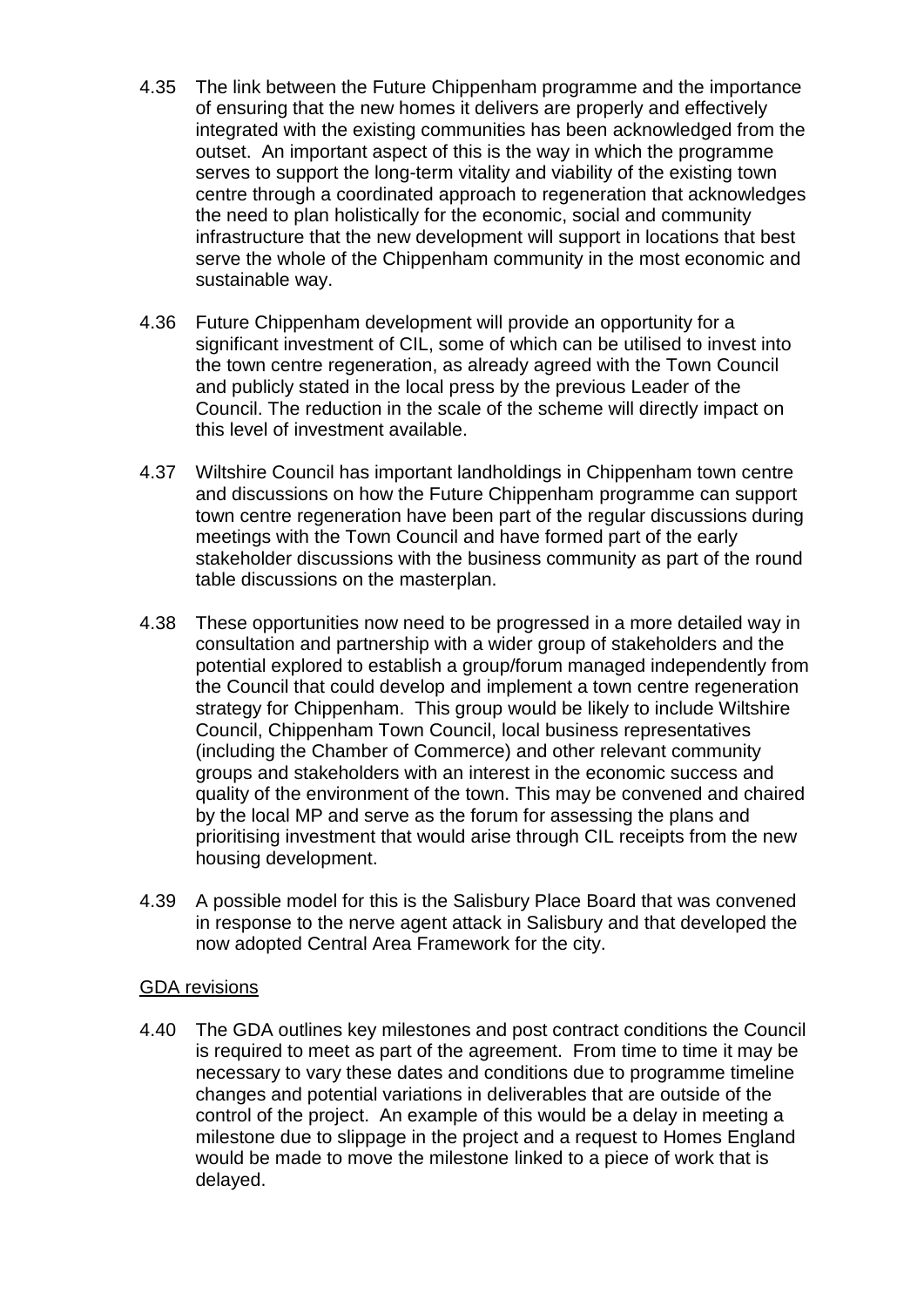4.41 Delegated authority is sought to make representations to Homes England to seek agreement to deliver the southern scheme and make the required amendments to the GDA including the milestones and post contract conditions, required to keep the programme on track for delivery and to adhere to the overarching commitments within the GDA.

## **5. Overview and Scrutiny Engagement**

5.1 The Chairman and Vice-Chairman of the Environment Select Committee will be briefed prior to the cabinet meeting.

## **6. Safeguarding Implications**

6.1 There are no safeguarding implications at this stage

## **7. Public Health Implications**

7.1 No public health implications arise at this stage

### **8. Procurement Implications**

8.1 All procurement associated with the project will take place within the Council's procurement and commercial strategy and in conjunction with the Council's procurement team.

## **9. Equalities Impact of the Proposal**

9.1 There are no direct equality impacts from this report however there is an ongoing obligation of Cabinet as the relevant decision maker to keep the impacts that may arise under review. This is being managed by keeping the Equalities Impact Assessment under review and at all stages including consultation ensuring that any identified impacts are considered and appropriately dealt with.

## **10. Environmental and Climate Change Considerations**

10.1 Environment and Climate Change Considerations will always be kept to the fore in accordance with the Council's adopted position of declaring a climate emergency. As this report is an update report with requests for approval to allow the project to progress there are no direct environment or climate change considerations to be made at this stage. The terms of the GDA will require the Council to have full regard to all relevant environmental and climate change legislation and requirements in the Local Plan process as the project progresses. The project is cognisant that local planning policy may have requirements on how any development takes place and will, where required, comply with these.

### **11. Risks that may arise if the proposed decision and related work is not taken**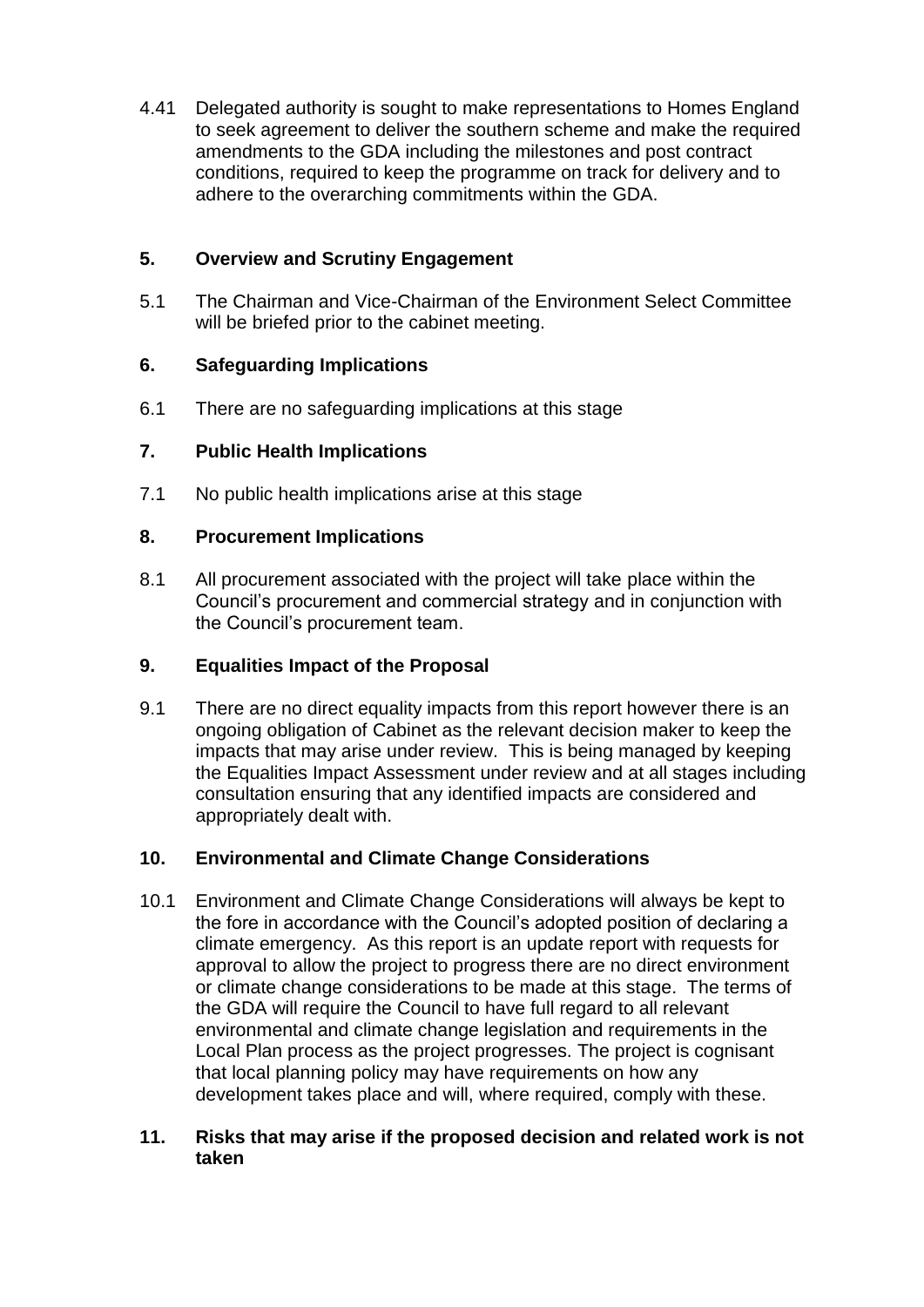11.1 Inability to adhere to the existing GDA terms and conditions resulting in fundamental or general default.

### **Risks that may arise if the proposed decision is taken and actions that will be taken to manage these risks**

- 11.2 There are risks around delivering on the Council's commitment in the GDA, which are mitigated in the project specific terms and conditions pertaining to delivery of the milestones within the agreement. These include robust governance, monitoring and reporting standards which meet government's and the Council's risk management requirements.
- 11.3 There is a risk that the Local Plan review process does not seek to allocate the project site for development and as such planning consent is not achieved for the infrastructure works. In that event, the GDA caters for this as a general default and the HIF funding drawn down by the Council would not need to be repaid, provided that the Council had used best endeavours to secure such allocation and planning permission.

### **12. Financial Implications**

- 12.1 Land Assembly cost relating to the transaction for land required for the road from 3rd party landowners is provided for in the current programme budget and where this exceeds the allowance, a contingency budget is available to support this. Estimated budget, including additional land acquisition as part of the scheme and fees, is subject to negotiation. It should be noted that if development does take place the majority of these costs are recoverable.
- 12.2 CPO Strategy the implementation of the CPO Strategy up to and including the CPO application is provided for in the current programme budget. However, the CPO inquiry and subsequent potential compensation is not included, and provision would need to be made from the contingency budget for this which could include provision from land receipts from Council owned land.
- 12.3 Failure to meet draw down conditions will require the Council to fund the programme at risk until conditions and milestones dates can be resolved.
- 12.4 In addition to the delivery costs of the road, further road enhancements already identified as part of the original scheme and delivered through CIL will also be required.
- 12.5 A revised recovery strategy will be required, subject to agreement by Homes England and subsequent cabinet approval.
- 12.6 Delays on delivery of the scheme have a direct impact on inflation costs for the delivery of the infrastructure and housing.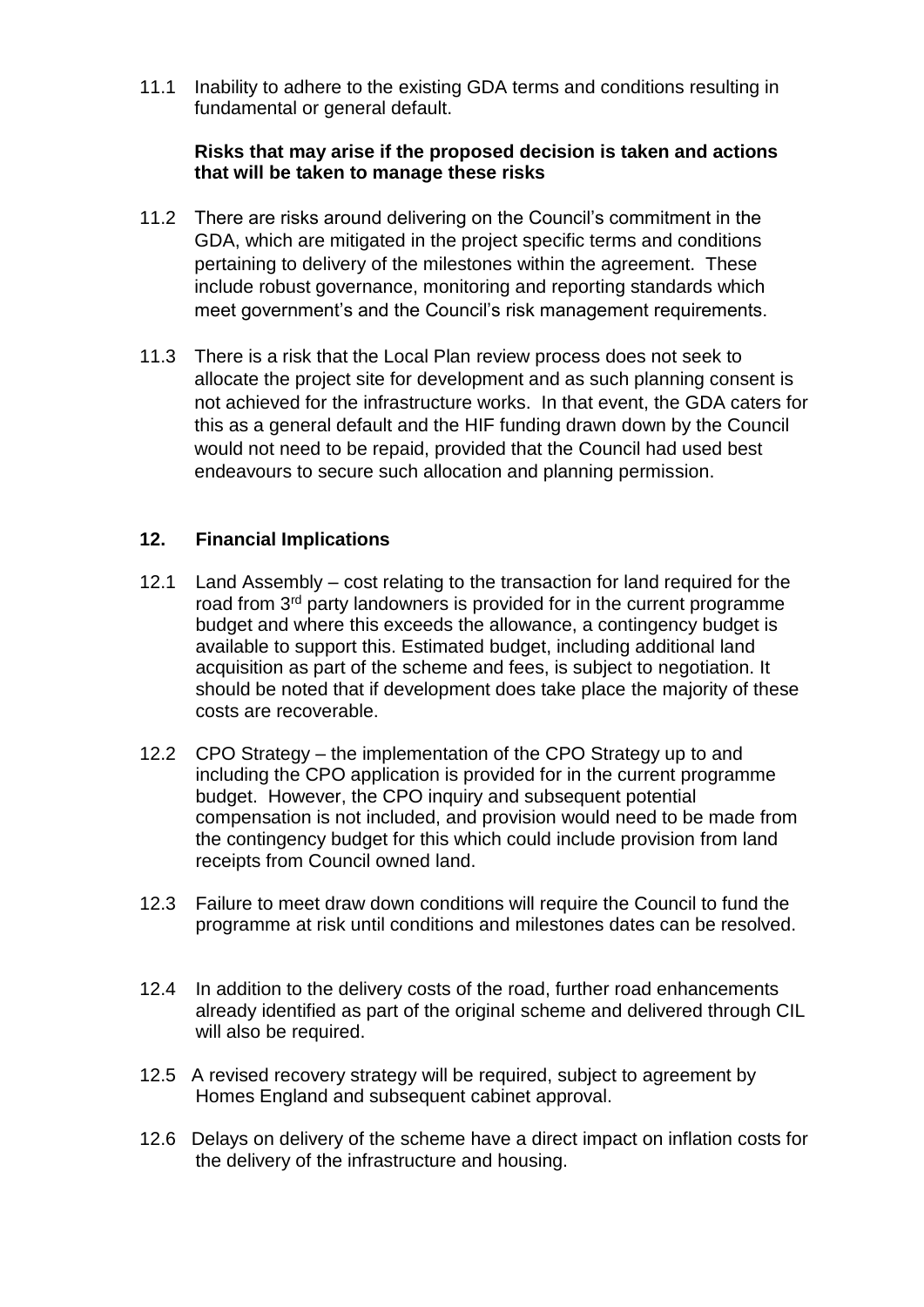- 12.7 Subject to approval, discussion would commence with Homes England around the amendments to the existing Grant Determination Agreement. To date grant has been drawn down to fund costs incurred on the development of the programme, approximately £4m to date. In addition, further works will be commissioned to progress the programme in line with the approvals in this report that would be earmarked to be funded from the grant.
- 12.8 It should be noted that in the scenario where the negotiations with Homes England are not successful there is a risk that the grant used to cover the costs incurred, and an element of those commissioned, could potentially have to be repaid back to Government. In addition, if that then resulted in the road not proceeding in any form, the capital cost to the Council would then have to be met from revenue sources, representing a pressure in the financial year that decision was then made.

### **13. Legal Implications (Please see Part II of the report for additional Legal comments)**

- 13.1 The determination of the route for the distributor road is one step in the progress of this project. It will allow the project team to consult on the masterplan for the wider development with the detail of where the likely distributor will be if the development goes forward.
- 13.2 It will allow additional work to be done to inform any planning application for the road should it be required.
- 13.3 The Council has undertaken consultation to ensure public participation in the local authority's decision making process. In undertaking a consultation process, the Council is required to adhere to the following 'Gunning' principles:

*(i) consultation must take place when the proposal is still at a formative stage;*

*(ii) sufficient reasons must be put forward for the proposal to allow for intelligent consideration and response;*

*(iii) adequate time must be given for consideration and response; and (iv) the product of consultation must be conscientiously taken into account.*

- 13.4 The consultation process was undertaken at an early stage and provided consultees with appropriate information and enough to provide comment. A number of submissions have been received and a consultation report has been prepared to assist Cabinet to have regard to those comments when making their decision. The full consultation responses are provided as background documents.
- 13.5 A significant number of representations expressed a fundamental opposition to the development of the road and/or the development proposals themselves. A number cited either the climate emergency, the changing patterns of working due to the pandemic and/or opposition to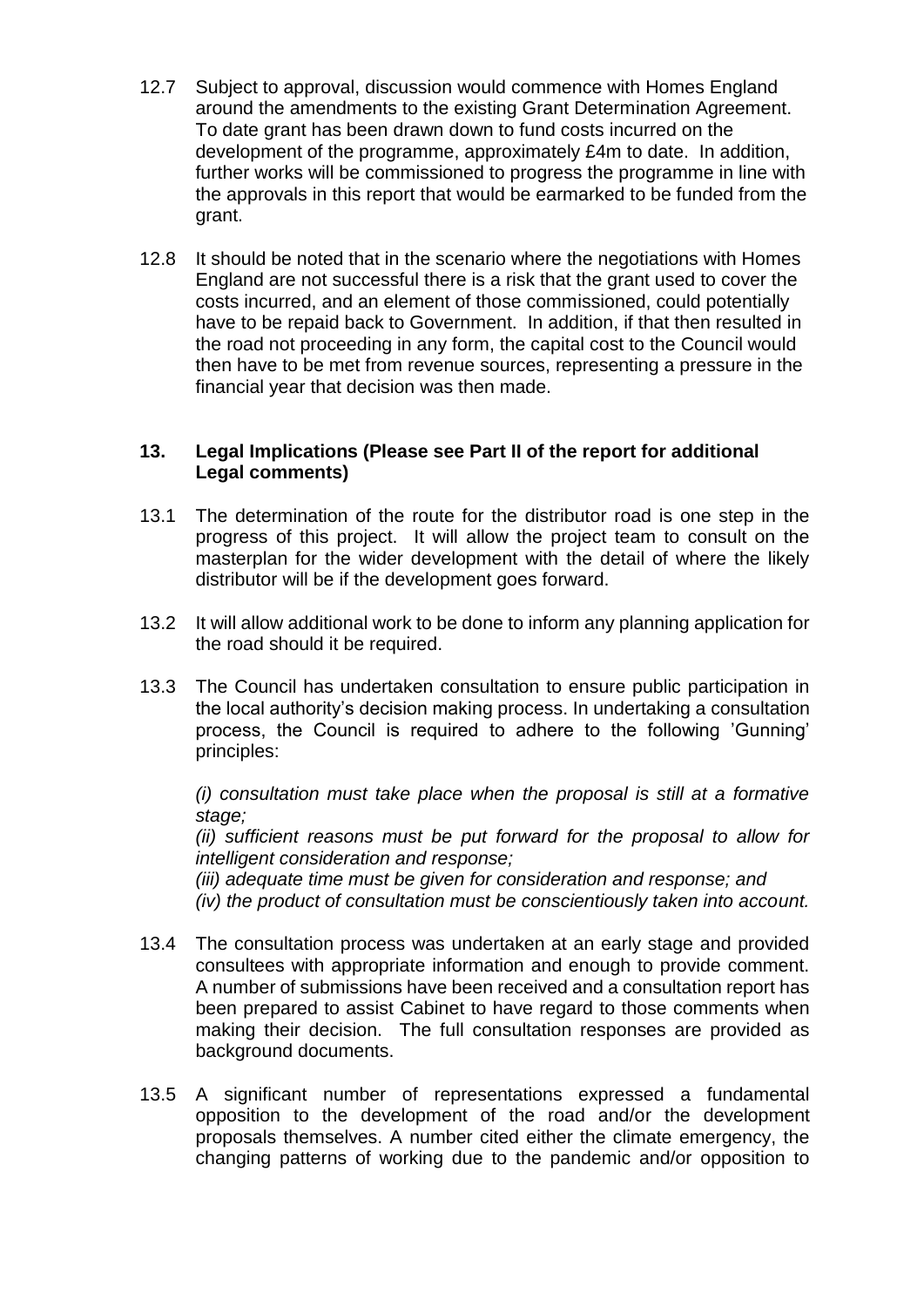housing generally or in the areas proposed. These are factors that will need to be considered and most properly in the Local Plan development.

- 13.6 However, they also have to be balanced against the other public interest needs that have been identified including the need for housing and ensuring a ready supply of affordable housing and the public benefits of having a planned development which takes into account climate change needs, well planned and developed infrastructure and sustainable living.
- 13.7 A consultation is not a referendum. When making its decision, Cabinet must give conscientious consideration to the response to the consultation in accordance with the leading case law. Most notably, R (on the applicant of Mosley) (in substitution of Stirling (Deceased)) (AP) v London Borough of Haringey [2014] UKSC 56 states:

#### *[…]*

*38. Such wide-ranging consultation, in respect of the exercise of a local authority's exercise of a general power in relation to finance, is far removed in context and scope from the situations in which the common law has recognised a duty of procedural fairness. The purpose of public consultation in that context is in my opinion not to ensure procedural fairness in the treatment of persons whose legally protected interests may be adversely affected, as the common law seeks to do. The purpose of this particular statutory duty to consult must, in my opinion, be to ensure public participation in the local authority's decision-making process.*

*39. In order for the consultation to achieve that objective, it must fulfil certain minimum requirements. Meaningful public participation in this particular decision-making process, in a context with which the general public cannot be expected to be familiar, requires that the consultees should be provided not only with information about the draft scheme, but also with an outline of the realistic alternatives, and an indication of the main reasons for the authority's adoption of the draft scheme. That follows, in this context, from the general obligation to let consultees know "what the proposal is and exactly why it is under positive consideration, telling them enough (which may be a good deal) to enable them to make an intelligent response": R v North and East Devon Health Authority, Ex p Coughlan [2001] QB 213, para 112, per Lord Woolf MR. […]* 

- 13.8 Based on the information provided within this report and background documents a decision by Cabinet to identify a route which a distributor road would take should the development occur would be a legally justifiable decision open to Cabinet.
- 13.9 [Section 226](https://uk.practicallaw.thomsonreuters.com/8-534-0905?originationContext=document&transitionType=PLDocumentLink&contextData=(sc.Default)) of the Town and Country Planning Act 1990 (TCPA 1990) authorises local authorities to compulsorily purchase land if the authority thinks that the acquisition will facilitate the development, redevelopment or improvement of land, or acquisition is required in order to achieve the proper planning of an area: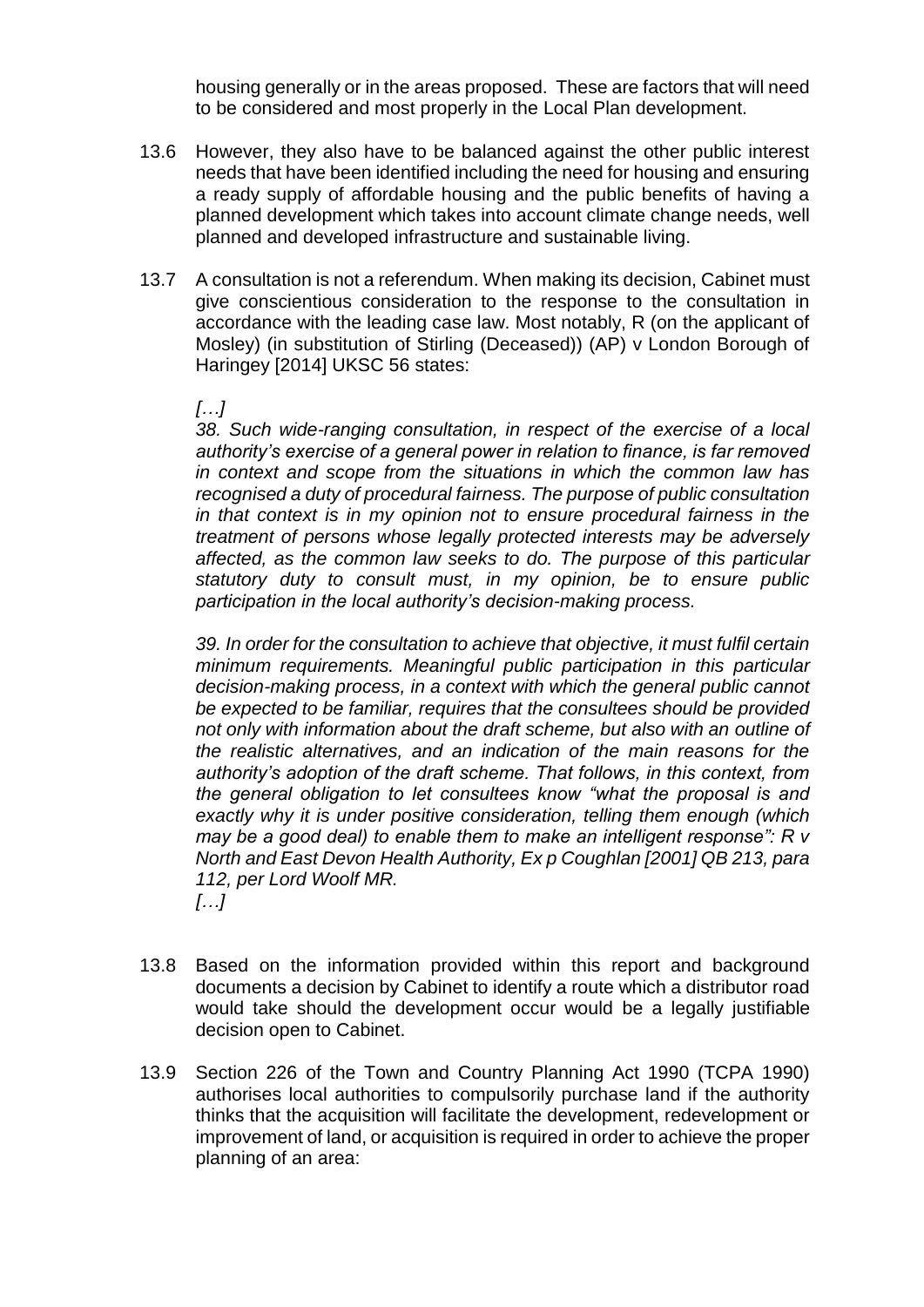- *(1) A local authority to whom this section applies shall, on being authorised to do so by the Secretary of State, have power to acquire compulsorily any land in their area . . .—*
- *(a) if the authority think that the acquisition will facilitate the carrying out of development, re-development or improvement on or in relation to the land, or*
- *(b) which is required for a purpose which it is necessary to achieve in the interests of the proper planning of an area in which the land is situated.*
- *(1A) But a local authority must not exercise the power under paragraph (a) of subsection (1) unless they think that the development, redevelopment or improvement is likely to contribute to the achievement of any one or more of the following objects—*
- *(a) the promotion or improvement of the economic well-being of their area;*
- *(b) the promotion or improvement of the social well-being of their area;*
- *(c) the promotion or improvement of the environmental well-being of their area.*
- 13.10 In order to exercise the s.226(1)(a) powers the local authority must be satisfied that the proposed development/improvement is likely to contribute towards any of the following objectives, namely the promotion or improvement of the economic, social or environmental well-being of their area.
- 13.11 Under section 227 of the Town and Country Planning Act 1990 the Council has the power to acquire by agreement any land which they require for any purpose for which a local authority may be authorised to acquire land under section 226 as aforementioned.
- 13.12 The approval of a CPO Strategy as proposed will allow the project to ensure that running alongside the negotiations with  $3<sup>rd</sup>$  party landowners all steps required to utilise CPO powers, if necessary, are taken in a timely fashion and to meet legal compliance.
- 13.13 Achieving agreed landowner agreements is the preferred methodology for the delivery of the road should it be required and all negotiations and discussions and drawing up of the legal documentation is being taken in conjunction with Wiltshire Council Legal Services.
- 13.14 Close ongoing monitoring of the terms of the GDA is required to ensure compliance with the terms and the milestones and any changes must be requested in advance to avoid general or fundamental default of the GDA.
- 13.15 Homes England is under no obligation to agree changes to the GDA. The risk is that any requested changes are not agreed and the Council will ultimately end up in general and/or fundamental default. Decisions made relating to and following consideration of this Report may trigger a requirement under the GDA to "inform" Homes England "immediately". A failure to do so may result in a general or fundamental default of the GDA, therefore this should be managed accordingly.